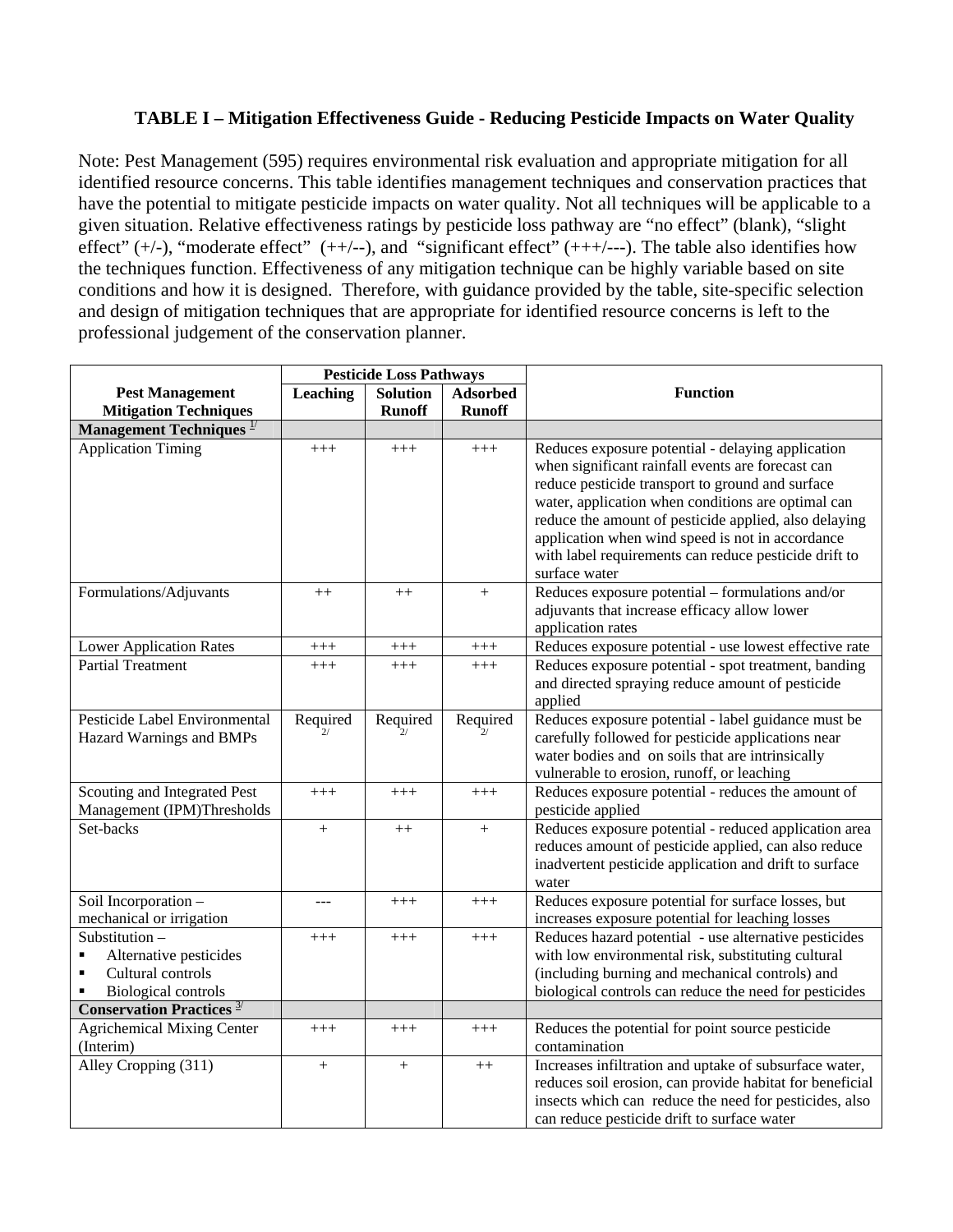|                                              | <b>Pesticide Loss Pathways</b> |                 |                 |                                                                                                 |
|----------------------------------------------|--------------------------------|-----------------|-----------------|-------------------------------------------------------------------------------------------------|
| <b>Mitigation Technique</b>                  | <b>Leaching</b>                | <b>Solution</b> | <b>Adsorbed</b> | <b>Function</b>                                                                                 |
|                                              |                                | <b>Runoff</b>   | <b>Runoff</b>   |                                                                                                 |
| Anionic Polyacrylamide                       | $\blacksquare$                 | $^{+}$          | $^{+++}$        | Increases infiltration and deep percolation, reduces                                            |
| (PAM) Erosion Control (450)                  |                                |                 |                 | soil erosion                                                                                    |
| Bedding (310)                                | $^{+}$                         | $+$             | $^{+}$          | Increases surface infiltration and aerobic pesticide                                            |
|                                              |                                |                 |                 | degradation in the rootzone                                                                     |
| Brush Management (314)                       | $+++$                          | $^{+++}$        | $+++$           | Using non-chemical brush control often reduces the                                              |
|                                              |                                |                 |                 | need for pesticides, pesticide use requires                                                     |
|                                              |                                |                 |                 | environmental risk analysis and appropriate                                                     |
| Conservation Cover (327)                     | $+++$                          | $+++$           | $+++$           | mitigation - see Pest Management (595)<br>Retiring land from annual crop production often       |
|                                              |                                |                 |                 | reduces the need for pesticides, builds soil organic                                            |
|                                              |                                |                 |                 | matter                                                                                          |
| Constructed Wetland (656)                    | $^{+}$                         | $^{+}$          | $^{++}$         | Captures pesticide residues and facilitates their                                               |
|                                              |                                |                 |                 | degradation                                                                                     |
| <b>Conservation Crop Rotation</b>            | $^{++}$                        | $++$            | $^{++}$         | Reduces the need for pesticides by breaking pest                                                |
| (328)                                        |                                |                 |                 | lifecycles                                                                                      |
| Contour Buffer Strips (332)                  |                                | $++$            | $++$            | Increases infiltration, reduces soil erosion                                                    |
| Contour Farming (330)                        | $\overline{\phantom{a}}$       | $+$             | $+$             | Increases infiltration and deep percolation, reduces                                            |
|                                              |                                |                 |                 | soil erosion                                                                                    |
| Contour Orchard and Other                    | $\blacksquare$                 | $^{+}$          | $^{+}$          | Increases infiltration and deep percolation, reduces                                            |
| Fruit Area (Ac.) (331)                       |                                |                 |                 | soil erosion                                                                                    |
| Contour Stripcropping (585)                  |                                | $^{++}\,$       | $++$            | Increases infiltration, reduces soil erosion                                                    |
| Cover Crop (340)                             | $+$                            | $^{+}$          | $++$            | Increases infiltration, reduces soil erosion, builds soil                                       |
|                                              |                                |                 |                 | organic matter                                                                                  |
| Cross Wind Ridges (589A)                     |                                |                 | $\binom{+}{4}$  | Reduces wind erosion and adsorbed pesticide                                                     |
|                                              |                                |                 |                 | deposition in surface water                                                                     |
| <b>Cross Wind Stripcropping</b>              |                                |                 | $(++)$          | Reduces wind erosion and adsorbed pesticide                                                     |
| (589B)                                       |                                |                 |                 | deposition in surface water, traps adsorbed pesticides                                          |
| <b>Cross Wind Trap Strips</b>                |                                |                 | $(++)$          | Reduces wind erosion and adsorbed pesticide                                                     |
| (589C)                                       |                                |                 |                 | deposition in surface water, traps adsorbed pesticides                                          |
| Deep Tillage (324)                           |                                | $^{+}$          | $^{+}$          | Increases infiltration and deep percolation                                                     |
| Dike (356)                                   | $++/--$                        | $++$            | $++$            | Reduces exposure potential - excludes outside water                                             |
|                                              |                                |                 |                 | (++ leaching) or captures pesticide residues and                                                |
|                                              |                                |                 |                 | facilitates their degradation (-- leaching)                                                     |
| Diversion (362)<br>Drainage Water Management | $\boldsymbol{+}$<br>$++/--$    | $^{+}$          | $^{+}$          | Reduces exposure potential - water is diverted                                                  |
| (554)                                        |                                | $++$            | $++$            | Seasonal saturation may reduce the need for<br>pesticides, drainage reduces storm water runoff, |
|                                              |                                |                 |                 | drainage increases infiltration and aerobic pesticide                                           |
|                                              |                                |                 |                 | degradation in the rootzone during the growing                                                  |
|                                              |                                |                 |                 | season (++ leaching), seasonal saturation may bring                                             |
|                                              |                                |                 |                 | the water table in contact with pesticide residues from                                         |
|                                              |                                |                 |                 | the previous growing season (-- leaching)                                                       |
| Field Border (386)                           |                                | $^{+}$          | $++$            | Increases infiltration and traps adsorbed pesticides,                                           |
|                                              |                                |                 |                 | often reduces application area resulting in less                                                |
|                                              |                                |                 |                 | pesticide applied, can provide habitat for beneficial                                           |
|                                              |                                |                 |                 | insects which reduces the need for pesticides, can                                              |
|                                              |                                |                 |                 | provide habitat to congregate pests which can result in                                         |
|                                              |                                |                 |                 | reduced pesticide application, also can reduce                                                  |
|                                              |                                |                 |                 | inadvertent pesticide application and drift to surface                                          |
|                                              |                                |                 |                 | water                                                                                           |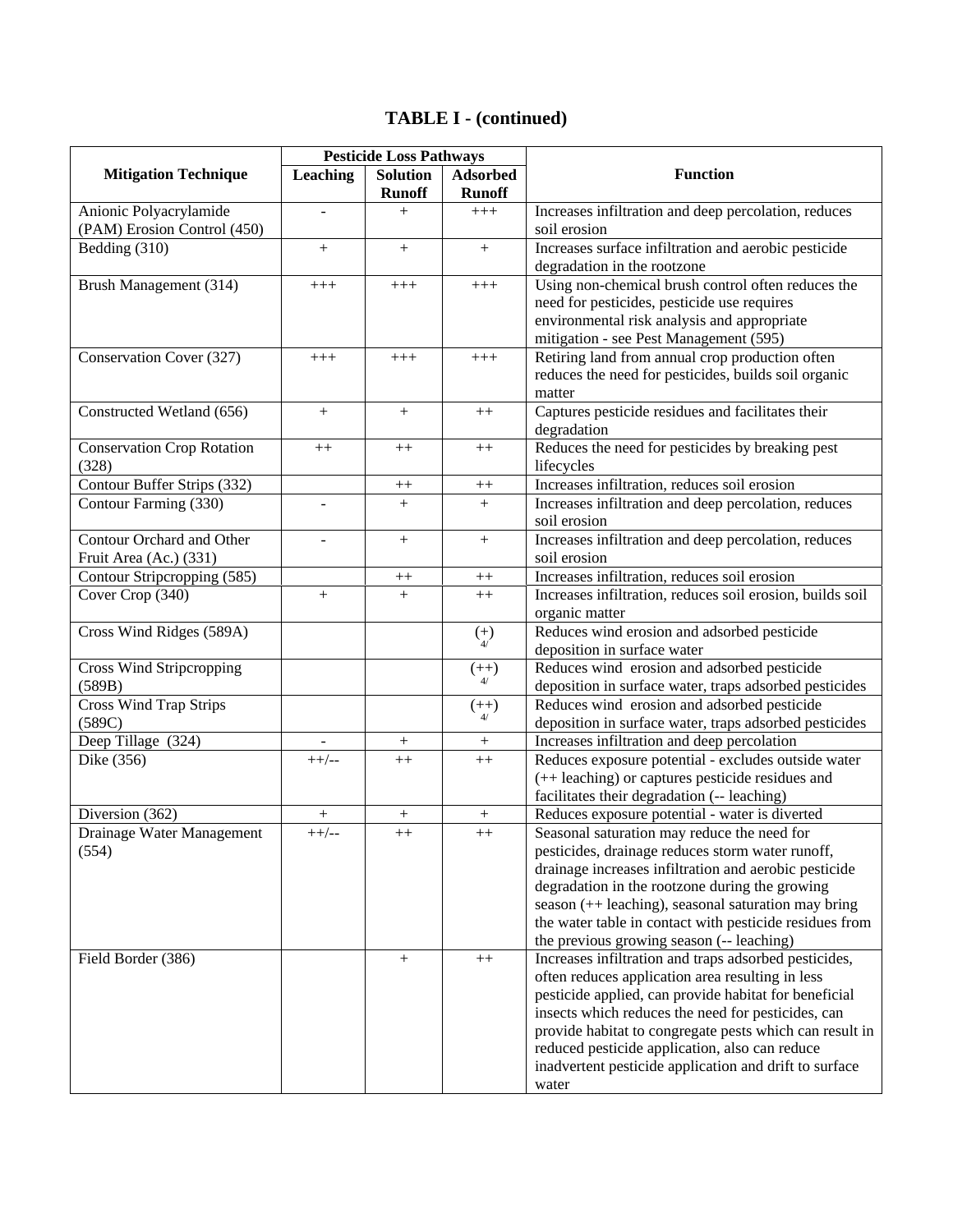|                                      | <b>Pesticide Loss Pathways</b> |                                  |                                  |                                                         |
|--------------------------------------|--------------------------------|----------------------------------|----------------------------------|---------------------------------------------------------|
| <b>Mitigation Technique</b>          | Leaching                       | <b>Solution</b><br><b>Runoff</b> | <b>Adsorbed</b><br><b>Runoff</b> | <b>Function</b>                                         |
| Filter Strip (393)                   |                                | $++$                             | $+++$                            | Increases infiltration and traps adsorbed pesticides,   |
|                                      |                                |                                  |                                  | often reduces application area resulting in less        |
|                                      |                                |                                  |                                  | pesticide applied, can provide habitat for beneficial   |
|                                      |                                |                                  |                                  | insects which reduces the need for pesticides, can      |
|                                      |                                |                                  |                                  | provide habitat to congregate pests which can result in |
|                                      |                                |                                  |                                  | reduced pesticide application, also can reduce          |
|                                      |                                |                                  |                                  | inadvertent pesticide application and drift to surface  |
|                                      |                                |                                  |                                  | water                                                   |
| Floodwater Diversion (400)           | $\boldsymbol{+}$               | $\! +$                           | $\boldsymbol{+}$                 | Reduces exposure potential - floodwater is diverted     |
| Forage Harvest Management            | $^{++}$                        | $^{++}$                          | $^{++}$                          | Reduces exposure potential - timely harvesting          |
| (511)                                |                                |                                  |                                  | reduces the need for pesticides                         |
| <b>Forest Stand Improvement</b>      | $^{++}$                        | $++$                             | $^{++}$                          | Reduces the potential for pest damage and the need      |
| (666)                                |                                |                                  |                                  | for pesticides                                          |
| <b>Grade Stabilization Structure</b> |                                |                                  | $^{++}$                          | Traps adsorbed pesticides                               |
| (410)                                |                                |                                  |                                  |                                                         |
| Grassed Waterway (412)               |                                | $^{+}$                           | $++$                             | Increases infiltration and traps adsorbed pesticides    |
|                                      |                                |                                  |                                  | (should be applied with Filter Strips at the outlet and |
|                                      |                                |                                  |                                  | on each side of the waterway)                           |
| <b>Grazing Land Mechanical</b>       |                                | $+$                              | $+$                              | Increases infiltration and deep percolation             |
| Treatment (548)                      |                                |                                  |                                  |                                                         |
| Hedgerow Planting (442)              |                                |                                  | $(+)$                            | Reduces adsorbed pesticide deposition in surface        |
|                                      |                                |                                  |                                  | water, also can reduce inadvertent pesticide            |
|                                      |                                |                                  |                                  | application and drift to surface water                  |
| Herbaceous Wind Barriers             |                                |                                  | $\binom{+}{4}$                   | Reduces wind erosion, traps adsorbed pesticides, can    |
| (603)                                |                                |                                  |                                  | provide habitat for beneficial insects which reduces    |
|                                      |                                |                                  |                                  | the need for pesticides, can provide habitat to         |
|                                      |                                |                                  |                                  | congregate pests which can result in reduced pesticide  |
|                                      |                                |                                  |                                  | application, also can reduce pesticide drift to surface |
|                                      |                                |                                  |                                  | water                                                   |
| Hillside Ditch (423)                 | $^{+}$                         | $^+$                             | $^{+}$                           | Reduces exposure potential - water is diverted          |
| Irrigation Land Leveling (464)       | $++$                           | $^{+}$                           | $++$                             | Reduces exposure potential - uniform surface reduces    |
|                                      |                                |                                  |                                  | pesticide transport to ground and surface water         |
| Irrigation System,                   | $++$                           | $+++$                            | $+++$                            | Reduces exposure potential - efficient and uniform      |
| Microirrigation (441)                |                                |                                  |                                  | irrigation reduces pesticide transport to ground and    |
|                                      |                                |                                  |                                  | surface water                                           |
| Irrigation System, Sprinkler         | $^{++}$                        | $^{++}$                          | $^{++}$                          | Reduces exposure potential - efficient and uniform      |
| (442)                                |                                |                                  |                                  | irrigation reduces pesticide transport to ground and    |
|                                      |                                |                                  |                                  | surface water                                           |
| Irrigation System, Surface and       | $+$                            | $+$                              | $^{+}$                           | Reduces exposure potential - efficient and uniform      |
| Subsurface (443)                     |                                |                                  |                                  | irrigation reduces pesticide transport to ground and    |
|                                      |                                |                                  |                                  | surface water                                           |
| Irrigation System Tail Water         |                                | $+++$                            | $+++$                            | Captures pesticide residues and facilitates their       |
| Recovery (447)                       |                                |                                  |                                  | degradation                                             |
| <b>Irrigation Water Management</b>   | $+++$                          | $+++$                            | $+++$                            | Reduces exposure potential - water is applied at rates  |
| (449)                                |                                |                                  |                                  | that minimize pesticide transport to ground and         |
|                                      |                                |                                  |                                  | surface water, promotes healthy plants which can        |
|                                      |                                |                                  |                                  | better tolerate pests                                   |
| Land Smoothing (466)                 | $\boldsymbol{+}$               | $^{+}$                           | $+$                              | Reduces exposure potential - uniform surface reduces    |
|                                      |                                |                                  |                                  | pesticide transport to ground and surface water         |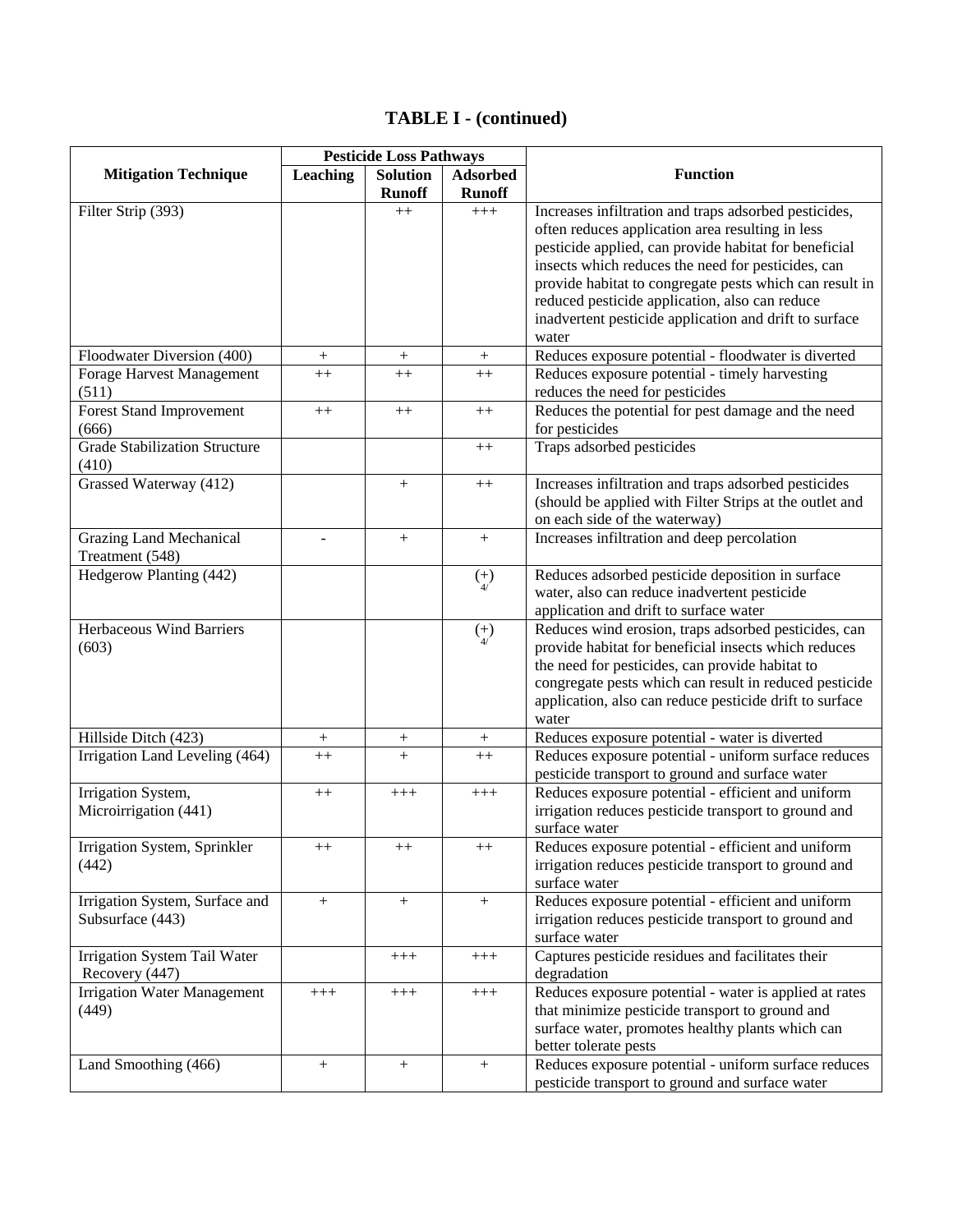|                                          | <b>Pesticide Loss Pathways</b> |                                  |                           |                                                                             |
|------------------------------------------|--------------------------------|----------------------------------|---------------------------|-----------------------------------------------------------------------------|
| <b>Mitigation Technique</b>              | <b>Leaching</b>                | <b>Solution</b><br><b>Runoff</b> | Adsorbed<br><b>Runoff</b> | <b>Function</b>                                                             |
| Mole Drain (482)                         | $+$                            | $^{+}$                           | $+$                       | Increases infiltration and aerobic pesticide                                |
|                                          |                                |                                  |                           | degradation in the rootzone                                                 |
|                                          |                                |                                  |                           | *Note – avoid direct outlets to surface water                               |
| Mulching (484)                           | $\boldsymbol{+}$               | $+/-$                            | $+/-$                     | Often reduces the need for pesticides, natural mulches                      |
|                                          |                                |                                  |                           | increase infiltration and reduce soil erosion                               |
|                                          |                                |                                  |                           | (+ solution and adsorbed runoff), artificial mulches                        |
|                                          |                                |                                  |                           | may increase runoff and erosion (- solution and<br>adsorbed runoff)         |
| Nutrient Management (590)                | $++$                           | $++$                             | $++$                      | Promotes healthy plants which can better tolerate<br>pests                  |
| Pasture and Hay Planting                 | $++$                           | $++$                             | $++$                      | Retiring land from annual crop production often                             |
| (512)                                    |                                |                                  |                           | reduces the need for pesticides, builds soil organic<br>matter              |
| Precision Land Forming (462)             | $^{++}$                        | $^{+}$                           | $^{++}$                   | Reduces exposure potential - uniform surface reduces                        |
|                                          |                                |                                  |                           | pesticide transport to ground and surface water                             |
| Prescribed Burning (338)                 | $++$                           | $++$                             | $^{++}$                   | Often reduces the need for pesticides                                       |
| Prescribed Grazing (528A)                | $++$                           | $++$                             | $++$                      | Improves plant health and reduces the need for                              |
|                                          |                                |                                  |                           | pesticides                                                                  |
| Range Planting (550)                     | $++$                           | $++$                             | $++$                      | Increases infiltration and uptake of subsurface water,                      |
|                                          |                                |                                  |                           | reduces soil erosion, builds soil organic matter                            |
| Recreation Area Improvement              | $++$                           | $++$                             | $++$                      | Increases infiltration and uptake of subsurface water,                      |
| (562)                                    |                                |                                  |                           | reduces soil erosion, builds soil organic matter                            |
| Residue Management, No-till              |                                | $++$                             | $+++$                     | Increases infiltration, reduces soil erosion, builds soil                   |
| and Strip-Till (329A)                    |                                |                                  |                           | organic matter                                                              |
| Residue Management, Mulch-               | $+$                            | $++$                             | $+++$                     | Increases infiltration, reduces soil erosion, builds soil                   |
| Till (329B)                              |                                |                                  |                           | organic matter                                                              |
| Residue Management, Ridge<br>Till (329C) | $+$                            | $++$                             | $+++$                     | Increases infiltration, reduces soil erosion, builds soil<br>organic matter |
| Residue Management,                      | $+$                            | $+$                              | $+$                       | Increases infiltration, reduces soil erosion, builds soil                   |
| Seasonal (344)                           |                                |                                  |                           | organic matter                                                              |
| Riparian Forest Buffer (391)             | $+$                            | $^{+++}$                         | $^{+++}$                  | Increases infiltration and uptake of subsurface water,                      |
|                                          |                                |                                  |                           | traps sediment, builds soil organic matter                                  |
| Riparian Herbaceous Cover                | $+$                            | $++$                             | $++$                      | Increases infiltration, traps sediment, builds soil                         |
| (390)                                    |                                |                                  |                           | organic matter                                                              |
| Row Arrangement (557)                    | $\overline{a}$                 | $+$                              | $^{+}$                    | Increases infiltration and deep percolation, reduces                        |
|                                          |                                |                                  |                           | soil erosion                                                                |
| Sediment Basin (350)                     |                                |                                  | $++$                      | Captures pesticide residues and facilitates their                           |
|                                          |                                |                                  |                           | degradation                                                                 |
| Stripcropping, Field (586)               |                                | $^{+}$                           | $^{+}$                    | Increases infiltration, reduces soil erosion                                |
| <b>Structure For Water Control</b>       | $\overline{a}$                 | $++$                             | $+++$                     | Captures pesticide residues and facilitates their                           |
| (587)                                    |                                |                                  |                           | degradation, increases infiltration and deep                                |
|                                          |                                |                                  |                           | percolation                                                                 |
| Subsurface Drainage (606)                | $+$                            | $++$                             | $++$                      | Increases infiltration and aerobic pesticide                                |
|                                          |                                |                                  |                           | degradation in the rootzone                                                 |
|                                          |                                |                                  |                           | *Note – avoid direct outlets to surface water                               |
| Surface Drainage, Field Ditch            | $+$                            | $^{+}$                           | $\boldsymbol{+}$          | Increases infiltration and aerobic pesticide                                |
| (607)                                    |                                |                                  |                           | degradation in the rootzone                                                 |
| Surface Roughening (609)                 |                                |                                  | $\binom{+}{4}$            | Reduces wind erosion and adsorbed pesticide                                 |
|                                          |                                |                                  |                           | deposition in surface water                                                 |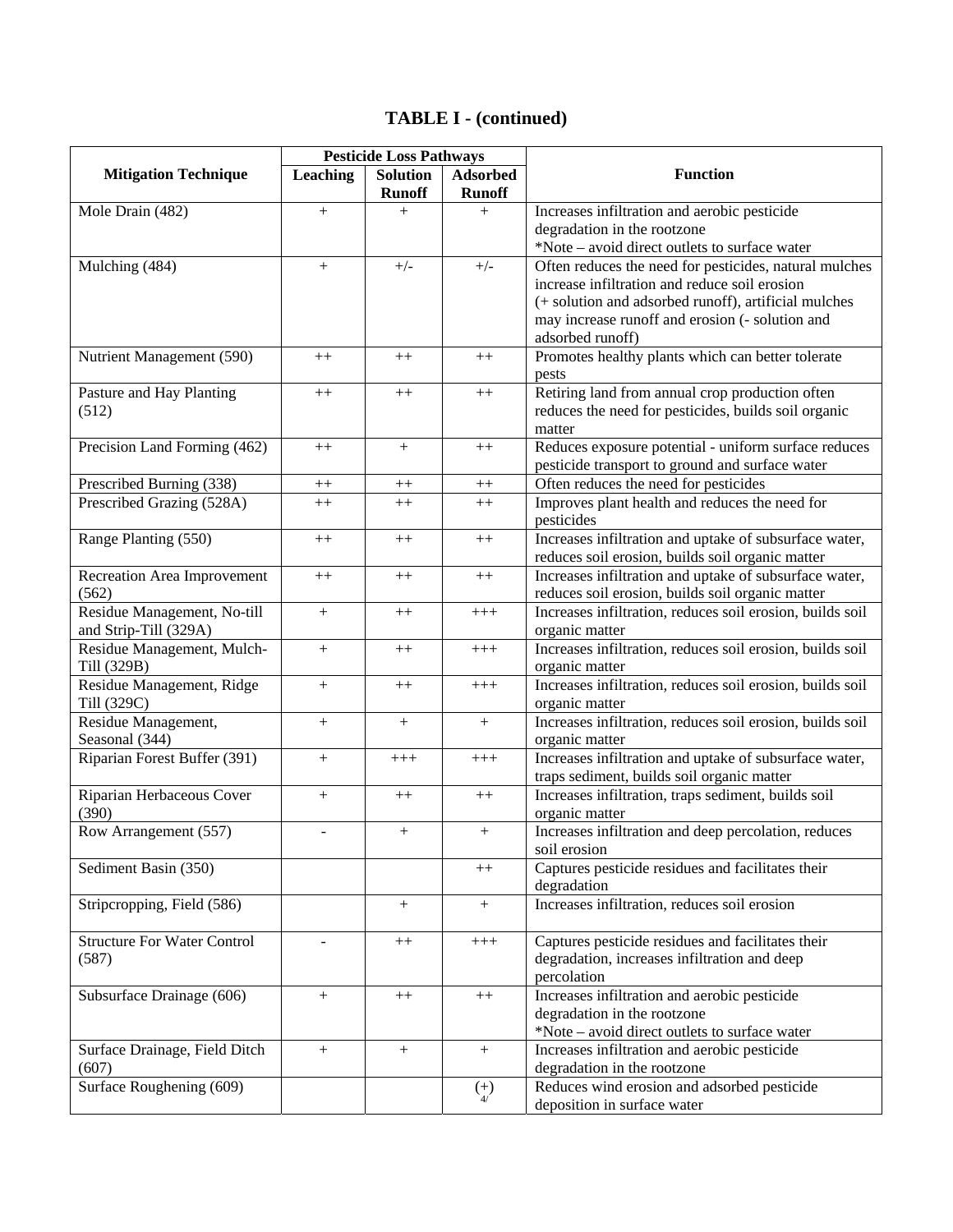|                               | <b>Pesticide Loss Pathways</b> |                 |                 |                                                         |
|-------------------------------|--------------------------------|-----------------|-----------------|---------------------------------------------------------|
| <b>Mitigation Technique</b>   | <b>Leaching</b>                | <b>Solution</b> | <b>Adsorbed</b> | <b>Function</b>                                         |
|                               |                                | <b>Runoff</b>   | <b>Runoff</b>   |                                                         |
| Terrace (600)                 | $\sim$ $\sim$                  | $++$            | $+++$           | Increases infiltration and deep percolation, reduces    |
|                               |                                |                 |                 | soil erosion                                            |
| Tree and Shrub Establishment  | $+++$                          | $+++$           | $+++$           | Retiring land from annual crop production often         |
| (612)                         |                                |                 |                 | reduces the need for pesticides, increases infiltration |
|                               |                                |                 |                 | and uptake of subsurface water, builds soil organic     |
|                               |                                |                 |                 | matter                                                  |
| Vegetative Barriers (601)     |                                |                 | $++$            | Reduces soil erosion, traps sediment, increases         |
|                               |                                |                 |                 | infiltration                                            |
| Waste Storage Facility (313)  | $+$                            | $++$            | $++$            | Captures pesticide residues                             |
| <b>Waste Treatment Lagoon</b> |                                | $+++$           | $+++$           | Captures pesticide residues and facilitates their       |
| (359)                         |                                |                 |                 | degradation                                             |
| Waste Utilization (633)       | $++$                           | $++$            | $++$            | Increases soil organic matter                           |
| Water and Sediment Control    |                                | $++$            | $+++$           | Captures pesticide residues and facilitates their       |
| <b>Basin</b> (638)            |                                |                 |                 | degradation, increases infiltration and deep            |
|                               |                                |                 |                 | percolation                                             |
| Waterspreading (640)          | $\qquad \qquad \blacksquare$   | $^{+}$          | $+$             | Increases infiltration and deep percolation             |
| Well Decommissioning (351)    | $^{+++}$                       |                 |                 | Eliminates point source contamination                   |
| Wetland Creation (Ac.) (658)  | $^{+}$                         | $+$             | $+$             | Captures pesticide residues and facilitates their       |
|                               |                                |                 |                 | degradation                                             |
| Wetland Enhancement (Ac.)     | $+$                            | $+$             | $+$             | Captures pesticide residues and facilitates their       |
| (659)                         |                                |                 |                 | degradation                                             |
| Wetland Restoration (Ac.)     | $+$                            | $+$             | $+$             | Captures pesticide residues and facilitates their       |
| (657)                         |                                |                 |                 | degradation                                             |
| Windbreak/Shelterbelt         |                                |                 | $(++)$          | Reduces wind erosion, reduces adsorbed pesticide        |
| Establishment (380)           |                                |                 |                 | deposition in surface water, traps adsorbed pesticides, |
|                               |                                |                 |                 | also can reduce pesticide drift                         |
| Windbreak/Shelterbelt         |                                |                 | $(++)$          | Reduces wind erosion, reduces adsorbed pesticide        |
| Renovation (650)              |                                |                 |                 | deposition in surface water, traps adsorbed pesticides, |
|                               |                                |                 |                 | also can reduce pesticide drift                         |

 $1/$  Additional information on pest management mitigation techniques can be obtained from Extension pest management publications, pest management consultants and pesticide labels.

 $2^{7}$  The pesticide label is the law - all pesticide label specifications must be carefully followed, including required mitigation. Additional mitigation may be needed to meet NRCS pest management requirements for identified resource concerns.

 $3/$  Details regarding the effects of Conservation Practices on ground and surface water contamination by pesticides are contained in the Conservation Practice Physical Effects matrix found in the National Handbook of Conservation Practices.

<sup>4/</sup> Mitigation applies to adsorbed pesticide losses being carried to surface water by wind.